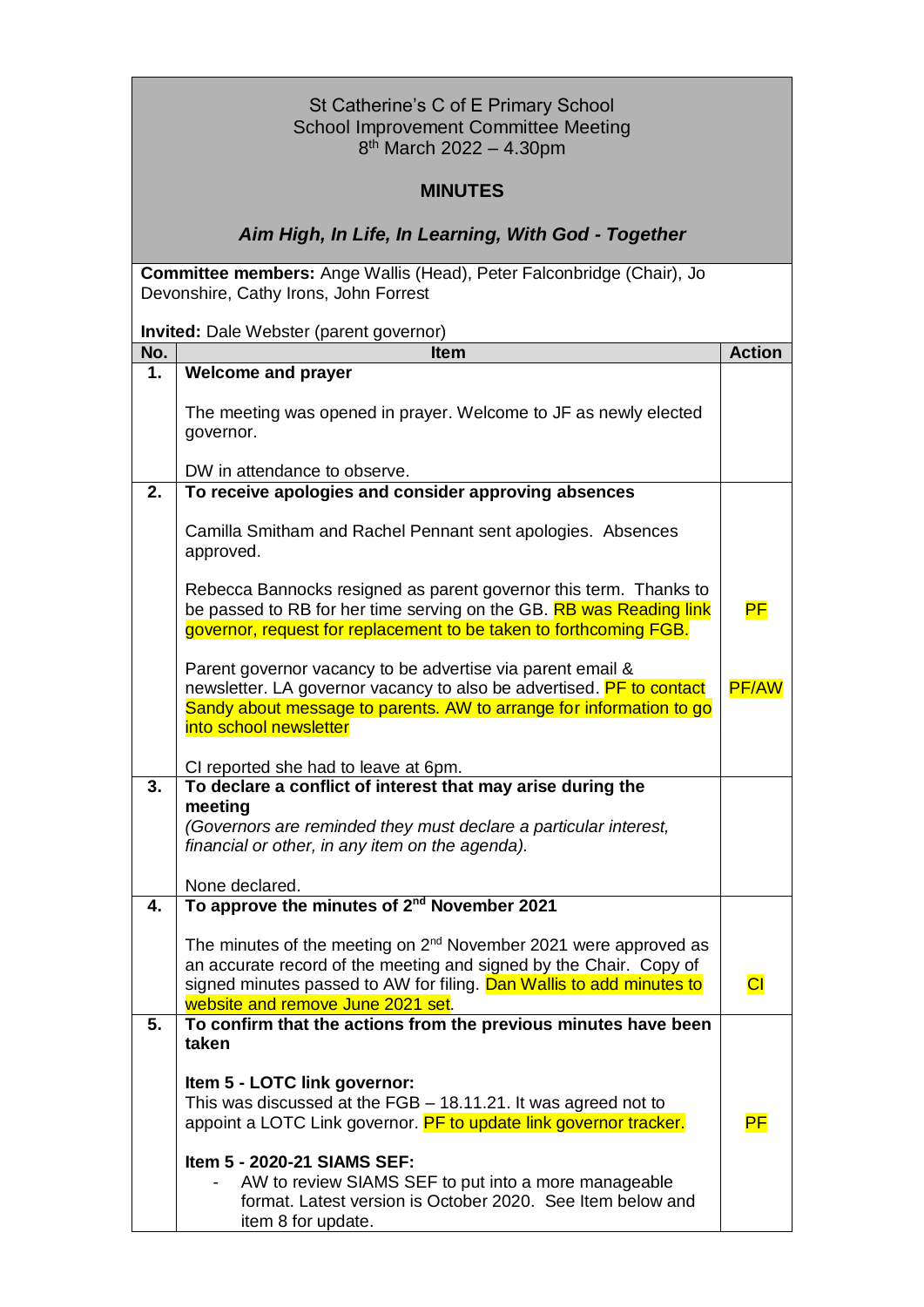| Item 7 - Curriculum and Achievement update:                                                                                                                                                                                                                                                                                                                                               |                        |
|-------------------------------------------------------------------------------------------------------------------------------------------------------------------------------------------------------------------------------------------------------------------------------------------------------------------------------------------------------------------------------------------|------------------------|
| SLT Curriculum Review Presentation given to governors -<br>bridged version of staff presentation – copy to be added to<br>GovernorHub. Slide version added to Curriculum folder in                                                                                                                                                                                                        |                        |
| GovernorHub.<br>JD and RB to liaise about use of knowledge organisers. JD<br>confirmed organisers have been introduced and covered at<br>during staff INSET. It was highlighted the school are still on a<br>journey with them and will be monitored to see impact (being<br>reported organisers have a positive impact).                                                                 |                        |
| Q. What are Knowledge Organisers?<br>A. A document with key dates/learning to support children's mental<br>mode of learning, e.g., learning about the Romans. They can access<br>the knowledge organisers to support their learning, a useful reference<br>guide. Update to be shared in autumn term.                                                                                     | $\mathsf{J}\mathsf{D}$ |
| Item 8 Update on key areas for monitoring:                                                                                                                                                                                                                                                                                                                                                |                        |
| <b>Ofsted inspection:</b><br>AW to digest content of draft Ofsted report and liaise with PF before<br>responding with comments. Action completed and final report<br>published.                                                                                                                                                                                                           |                        |
| 2021-2022 SIAMS SEF Summary:<br>Summary of health check from Diocese shared - copy has<br>been added to SIAMS folder on GovernorHub. Actin<br>completed.<br>SIAMS working party to meet and work through health check                                                                                                                                                                     |                        |
| actions. PF to liaise regarding date and time - see item 8<br>below.                                                                                                                                                                                                                                                                                                                      |                        |
| 2021-2022 School Development Plan (autumn 2021 update):<br>Outcome of Ofsted, to improve reading requires increase in<br>volunteers.                                                                                                                                                                                                                                                      |                        |
| AW and CI to consider how to take this forward and seek<br>availability at November FGB. Gratitude extended to Dale<br>Webster (parent governor) who engaged parents to<br>support with volunteer reading. Number of governors<br>also supporting. AW held session for volunteers held 24 <sup>th</sup><br>February with 9 attending - safeguarding checks<br>underway. Action completed. |                        |
| 2021-2022 Governor Development Plan (autumn 2021 update):<br>Any changes to be notified to $PF$ – see agenda item 8                                                                                                                                                                                                                                                                       |                        |
| 2020-2021 Pupil Premium Grant.<br>Need to upload statement of intent (3-year strategy) by end of<br>December, including impact statement. Statement<br>completed (November 2021) and details school's use of<br>pupil premium (including recovery catch up funding) for<br>this academic year. Report uploaded in GovernorHub.<br>Action completed. Update on agenda, see item 8          |                        |
| 2020-2021 Sport Premium Grant. Monitoring report:<br>Report to be uploaded this term and copy placed in<br>GovernorHub. Report uploaded in GovernorHub and<br>subsequently reviewed at Resources committee (11 <sup>th</sup><br>January 2022). Action completed. Update on agenda,<br>see item 8                                                                                          |                        |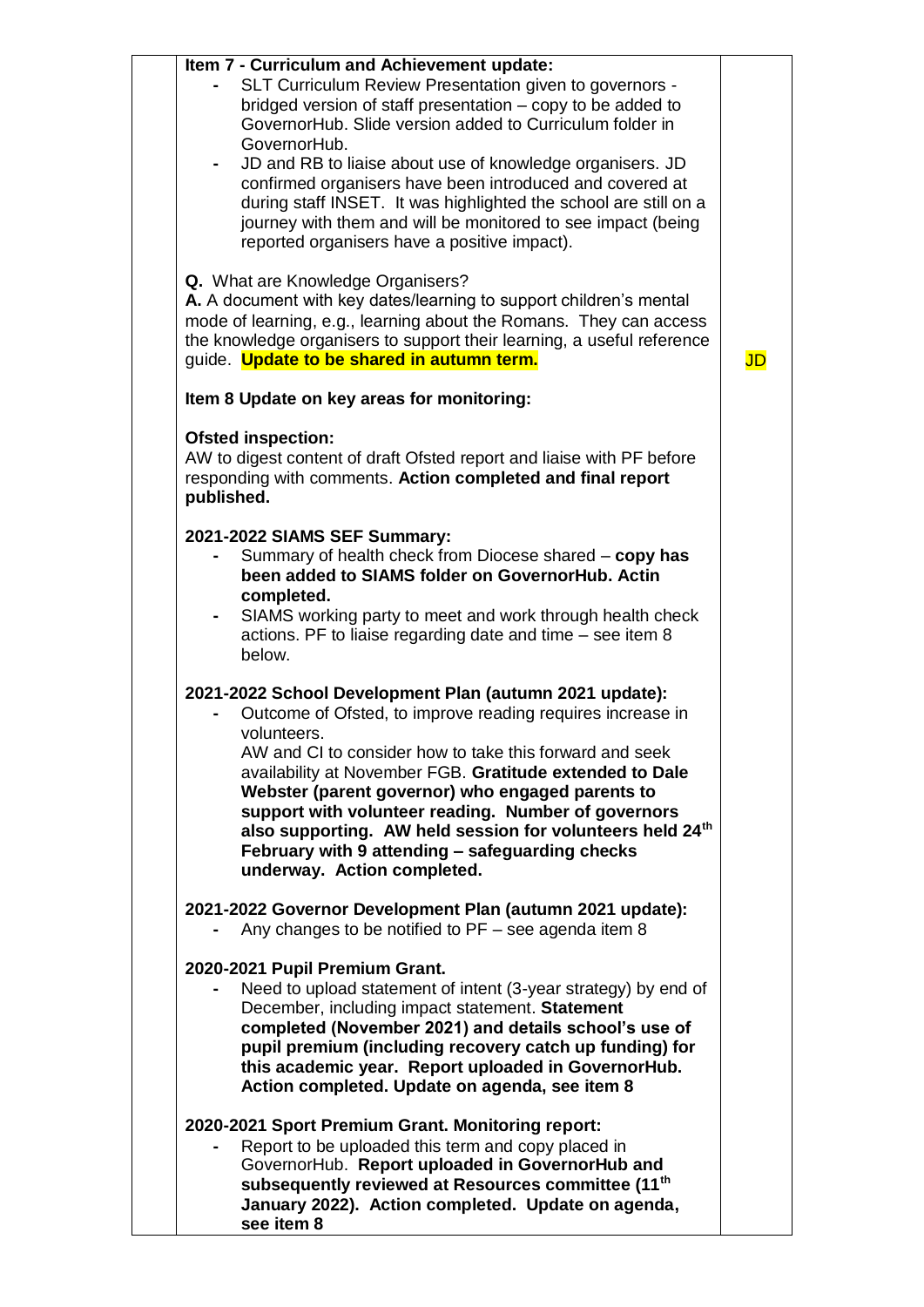| Item 10 To approve policies and agree those for review:<br><b>Policies approved:</b><br>Policies to be added to 'policies file' in GovernorHub and<br>Policy Schedule updated - Staff Time off Work Guidance and<br>Teaching, Learning & Assessment policy. Action completed.                                                                                                                                                                                                                                                                                                                                                                                                                                         |                                                                                                                                                                       |  |  |
|-----------------------------------------------------------------------------------------------------------------------------------------------------------------------------------------------------------------------------------------------------------------------------------------------------------------------------------------------------------------------------------------------------------------------------------------------------------------------------------------------------------------------------------------------------------------------------------------------------------------------------------------------------------------------------------------------------------------------|-----------------------------------------------------------------------------------------------------------------------------------------------------------------------|--|--|
| <b>Policies for review:</b><br>Succession Planning Policy will be reviewed by PF/AW and<br>presented for approval at next meeting. On agenda, see item 10.                                                                                                                                                                                                                                                                                                                                                                                                                                                                                                                                                            |                                                                                                                                                                       |  |  |
| Notification of any other business<br>6.                                                                                                                                                                                                                                                                                                                                                                                                                                                                                                                                                                                                                                                                              |                                                                                                                                                                       |  |  |
| $\overline{7}$ .                                                                                                                                                                                                                                                                                                                                                                                                                                                                                                                                                                                                                                                                                                      |                                                                                                                                                                       |  |  |
| In the past, this was titled 'Curriculum Progress and Attainment' as<br>governors looked at data, but during Covid we had to make changes<br>with data being unavailable. We were asked to consider all bits of<br>evidence to identify achievement. Effectively, this is an achievement<br>update but using attainment data. We very much now talk about<br>achievement rather than progress $-$ e.g., if a child is working at age<br>related, they are achieving what is expected.                                                                                                                                                                                                                                 |                                                                                                                                                                       |  |  |
| Progress changes for children, not linear but peaks and troughs. We<br>try to triangulate what we see in books, lessons and what pupil voice.                                                                                                                                                                                                                                                                                                                                                                                                                                                                                                                                                                         |                                                                                                                                                                       |  |  |
| This year's Y6 cohort, over the course of their time at St Catherine's<br>has been made up of 86 children, some of whom have joined, left and<br>some of whom remain. The cohort is currently made up of 45 pupils,<br>just 23 of whom have been at our school since reception. 12 of the<br>children have joined us since Y4, which means they have not had the<br>'through school' experience that St Catherine's offers. This clearly<br>impacts on overall achievement and progress outcomes.                                                                                                                                                                                                                     |                                                                                                                                                                       |  |  |
| Q. For the benefit of our new SIC governors could you provide a brief<br>explanation of how primary schools are expected to evaluate pupil<br>attainment, including some definitions?<br>A. The codes below provide where a child is in terms of attainment.<br>Standards vary from school to school. Where a child joins us mid-<br>year or from an infant school, there are occasions where we do not<br>agree with where a child is but there is a moderation process.<br>ARE - Age related expectations<br>GDS - Working at greater depth within the expected standard<br>WTS - Working towards (ARE) standard<br>BLW - Working below (ARE)                                                                       |                                                                                                                                                                       |  |  |
| EXS - Working at the expected standard<br>PRE – working significantly below ARE at previous key stage<br>Q. Is there a national figure for ARE, for each KS, provided by the<br>government each year? This would help governors to benchmark<br>where year 3 are in terms of "attaining below ARE in all Core<br>Subjects".<br>A. The last national data was in 2019 and we are below currently,<br>however we expect to see this increase following teacher 'summer'<br>assessments as teachers will have seen how the learning is<br>progressing, rather than predicting.<br>Q. Where has the additional TA support for year 3 come from (2 FT<br>TA)? Are these new appointments or staff who have been taken away |                                                                                                                                                                       |  |  |
|                                                                                                                                                                                                                                                                                                                                                                                                                                                                                                                                                                                                                                                                                                                       | None received.<br><b>Curriculum and Achievement update (Spring 2022)</b><br>from support in other areas? Has there been an impact on pupil<br>support in other areas? |  |  |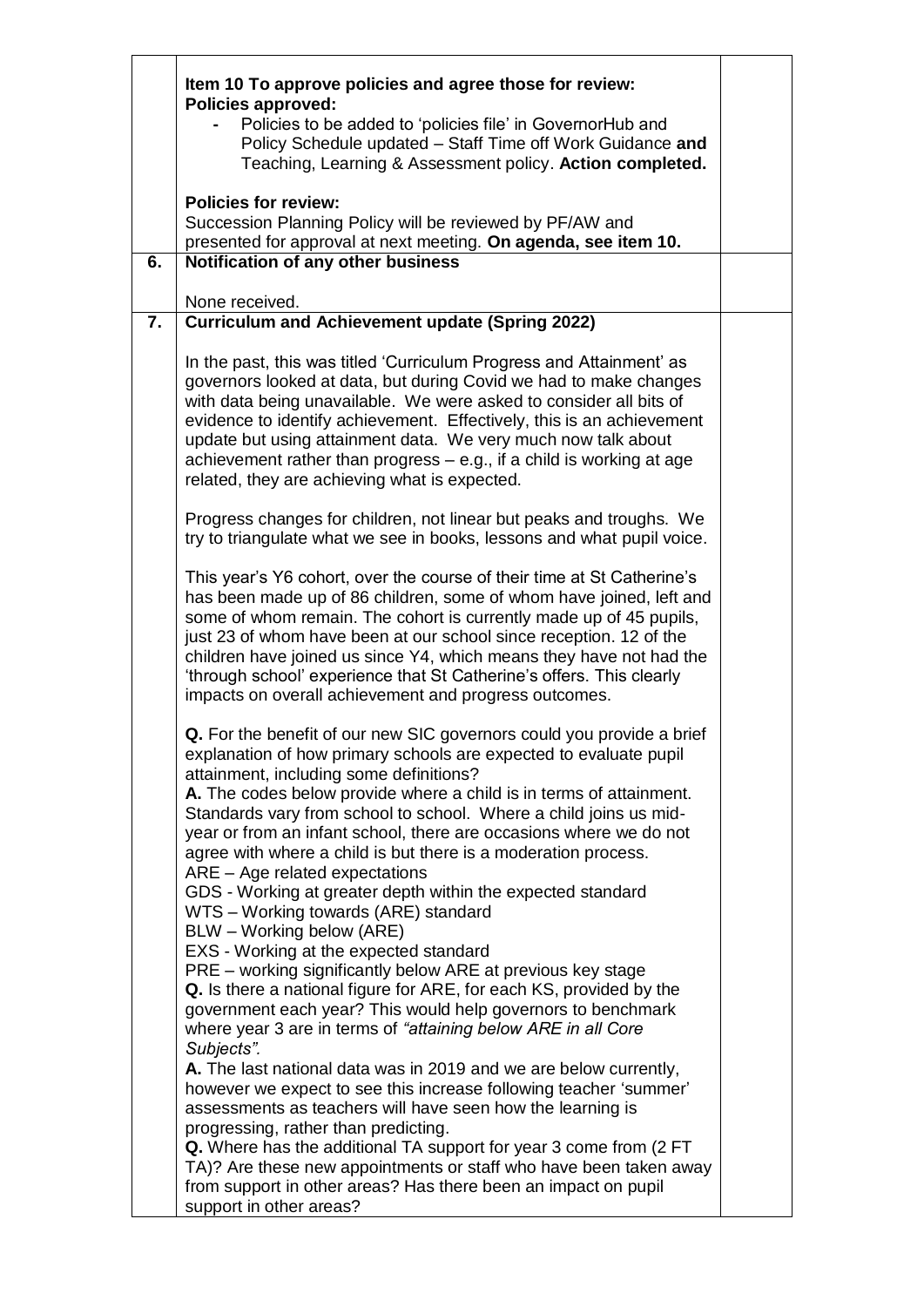**A.** We looked at provision before we decided where High Level Teaching Assistants should be placed. We increased our TAs when making new 1:1 appointments. This cohort has been incredibly challenging, which appears to be a consistent problem across lots of different schools. This is due to make up of need, and their Y1 and Y2 attendance being affected because of Covid, which has seen them have the least of experience in key stage 1. Staff have identified this as a key priority and worked hard to try and bridge that gap, hence providing support staff. It is still work in progress and whilst we are not expecting the children to reach expected levels of attainment, given their gap in learning, we are seeing tremendous progress with readiness to learn, attentiveness, independently applying themselves, and behaviour improving since starting in Y3. **Q.** How does the **targeted phonics support** work; pupil withdrawal, additional lesson time, additional staff in class? How much time has JD allocated to lead this work and what does that time entail? **A.** Phonics intervention groups happen throughout year 1-4. Staff liaise with the TA in their year group for an appropriate time to deliver the sessions. Sessions can be 1:1 'keep-up' sessions or small group 'catch up' sessions. JD leads two year 3 'Catch-up' groups twice a week. Each session lasts half an hour and follows the Little Wandle Catch-up plan **Q.** How many additional reading volunteers has the school managed to recruit? Have they started yet and how are they being used? **A.** We had 9 attend the 'introduction session'. We would like to see more and are hopeful that number will increase. They are unable to

start the voluntary role without all checks being undertaken and cleared. **Q.** "*Other than in Year 6, all year groups indicate approximately half the cohort are achieving ARE in R, M or M at this point of the academic year."* What factors have impacted on these year groups

having only 50% at ARE? Is the impact of Covid and catch-up the most significant? Are there others we need to know about? **A.** The impact of Covid remains a contributing factor. In addition, high mobility, as mentioned early also contributes to overall outcomes. At this 'halfway' point during the year, staff make judgements based on what has been taught so far and during pupil progress meetings, staff noted confidently, that they expected the overall outcomes at the end of the year- when the whole curriculum has been taught to be higher.

**Q.** "*With the exception of Year 6, Writing is the lowest area of achievement.*" How is the school planning to support overall improvement in writing (and reading) to ensure we address the areas of improvement from our last inspection?

**A.** We use an English Adviser to support with this. We can also see Little Wandle is having an impact in EYFS. Hertfordshire Improvement Partner, Marcus Cooper, did a deep dive in early reading today and can see progress. Report will be provided and shared with governors.

*"However, some curriculum planning, and teaching are less well developed. Current plans to teach reading do not specify how reading will be taught or help pupils to become fluent from early years and beyond. Pupils do not learn to read quickly enough or catch up when they fall behind. Teachers do not always insist on high expectations for pupils' writing. As a result, some pupils repeat grammatical mistakes, and the quality of pupils' handwriting is too variable."*

*"In discussion with the headteacher, the inspector agreed that curriculum plans for the teaching of reading from early years to Year 6 may usefully serve as a focus for the next inspection."*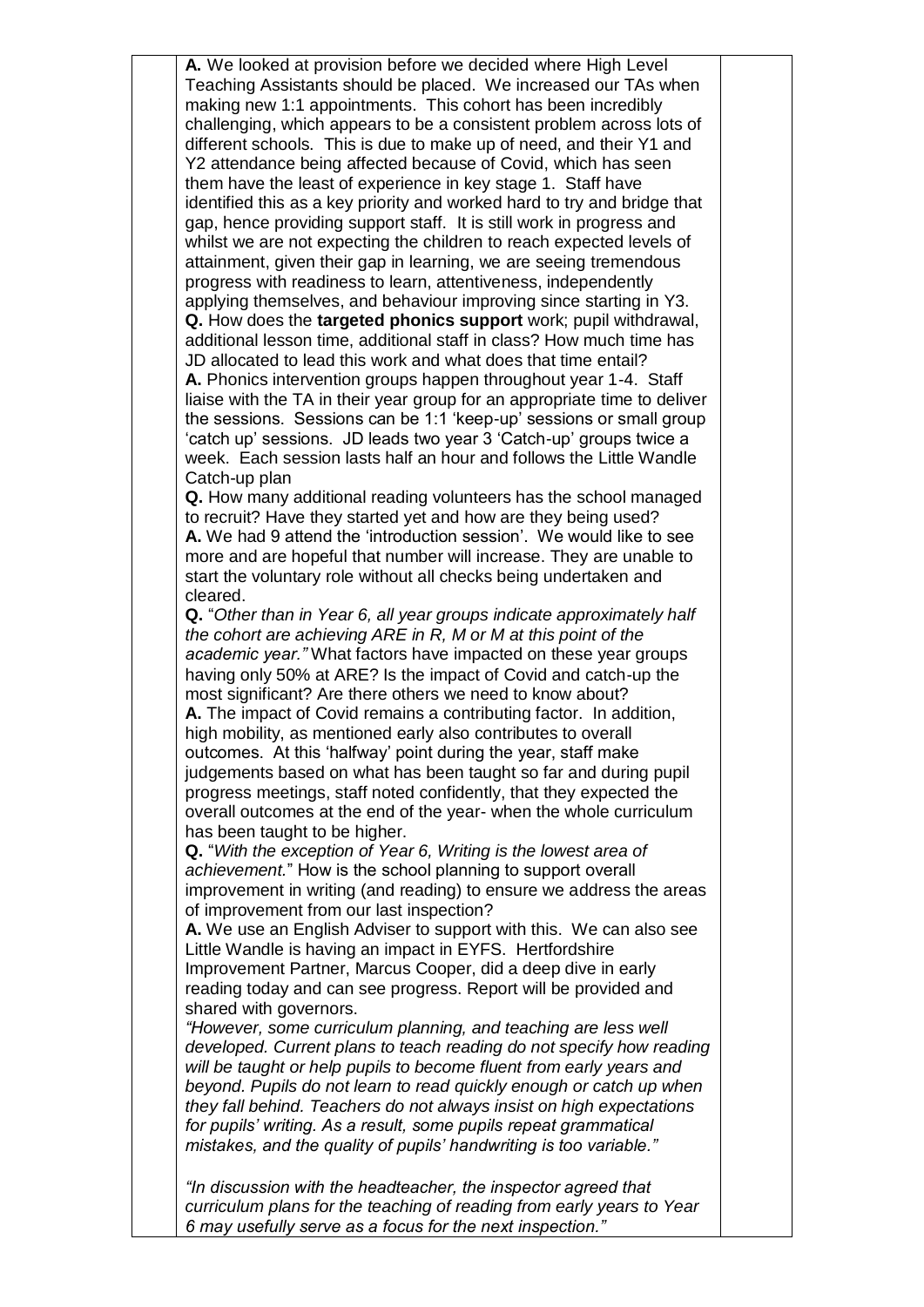| 8. | To receive update on key areas for monitoring                                                                                                                                                                                                                                                                                                                                                                                                                                                                                                                                                                                                                                                                                                                                                                                                                                                                                                                                                                                                                                                                                                                                                                                                                                                                                                                                                                                                                                                                                                                                                                                                                                                                                                                                                                                                                                                                                                                                                                     |            |
|----|-------------------------------------------------------------------------------------------------------------------------------------------------------------------------------------------------------------------------------------------------------------------------------------------------------------------------------------------------------------------------------------------------------------------------------------------------------------------------------------------------------------------------------------------------------------------------------------------------------------------------------------------------------------------------------------------------------------------------------------------------------------------------------------------------------------------------------------------------------------------------------------------------------------------------------------------------------------------------------------------------------------------------------------------------------------------------------------------------------------------------------------------------------------------------------------------------------------------------------------------------------------------------------------------------------------------------------------------------------------------------------------------------------------------------------------------------------------------------------------------------------------------------------------------------------------------------------------------------------------------------------------------------------------------------------------------------------------------------------------------------------------------------------------------------------------------------------------------------------------------------------------------------------------------------------------------------------------------------------------------------------------------|------------|
|    | 2021-2022 Self-Evaluation Form:<br>Evidence to support where the school consider they are in<br>terms of Ofsted grade $-$ e.g., GOOD<br>Not a document that is regularly reviewed despite a lot of work<br>that goes into it before being agreed<br>Last update was pre-Ofsted last term<br>We need to review to see where we move grades to<br>OUTSTANDING.<br>o Quality of Education will need to remain GOOD<br>Personal Development, Leadership & Management<br>$\circ$<br>and Behaviour & Attitudes we could consider<br>upgrading.<br>o Agreed to brainstorm Behaviour & Attitudes at Cheese                                                                                                                                                                                                                                                                                                                                                                                                                                                                                                                                                                                                                                                                                                                                                                                                                                                                                                                                                                                                                                                                                                                                                                                                                                                                                                                                                                                                                | <b>SIC</b> |
|    | & Wine on 15 <sup>th</sup> March and bring back to SIC next<br>meeting. Action SIC                                                                                                                                                                                                                                                                                                                                                                                                                                                                                                                                                                                                                                                                                                                                                                                                                                                                                                                                                                                                                                                                                                                                                                                                                                                                                                                                                                                                                                                                                                                                                                                                                                                                                                                                                                                                                                                                                                                                | gov        |
|    | 2021-2022 SIAMS SEF Summary:<br>Update will be shared following SIAMS meeting<br>SIAMS Working Party Meeting scheduled this month<br>- First task is to produce an updated 2-page summary SEF<br>2021-2022 School Development Plan (Spring 2022 update):                                                                                                                                                                                                                                                                                                                                                                                                                                                                                                                                                                                                                                                                                                                                                                                                                                                                                                                                                                                                                                                                                                                                                                                                                                                                                                                                                                                                                                                                                                                                                                                                                                                                                                                                                          | <b>AW</b>  |
|    |                                                                                                                                                                                                                                                                                                                                                                                                                                                                                                                                                                                                                                                                                                                                                                                                                                                                                                                                                                                                                                                                                                                                                                                                                                                                                                                                                                                                                                                                                                                                                                                                                                                                                                                                                                                                                                                                                                                                                                                                                   |            |
|    | Aim 1: For all children to achieve their potential in terms of<br>attainment and progress                                                                                                                                                                                                                                                                                                                                                                                                                                                                                                                                                                                                                                                                                                                                                                                                                                                                                                                                                                                                                                                                                                                                                                                                                                                                                                                                                                                                                                                                                                                                                                                                                                                                                                                                                                                                                                                                                                                         |            |
|    | *See confidential (Part II minutes) for further questions<br>considered not for public minutes.<br>Q. How do the teacher development mornings differ from the teacher<br>trio sessions and what are the strategies implemented as a result?<br>Will teacher development mornings replace teacher trio sessions<br>going forward?<br>A. Teacher development mornings give each teacher the opportunity<br>to determine a particular focus that they have identified as requiring<br>improvement in their own practice and to learn from a colleague<br>whose teaching may excel in that area. Each teacher has the<br>responsibility to agree the details of the observation and to inform<br>myself (AW) and JP what that is. For example, several teachers in<br>key stage 2 have opted to watch the teaching of phonics in key stage<br>1 to support their understanding of how to specifically teach children<br>with gaps in the phonic knowledge. Another teacher asked to watch<br>a colleague who has developed a range of strategies to support the<br>children with additional needs in the classroom. In both these<br>examples, teachers have feedback this has improved their<br>understanding and translated into changes in their classroom<br>practice.<br>Q. Where there any significant outcomes from the monitoring of all<br>home reading records before half term?<br>A. Given that records were being seen by senior leadership, this<br>ensured the children recognised the importance of reading at home.<br>Several children whose books were missing have since brought them<br>in to be seen and the comment recorded will have been seen and<br>acknowledged by families. We hope this will reinforce the importance<br>placed on the records and reading itself.<br><b>Q.</b> The Autumn 2021 SDP update stated "16.11.21, KS2 pupils are<br>reading appropriately pitched texts". This is good news bearing in<br>mind it was an issued raised at our inspection. Does this mean all |            |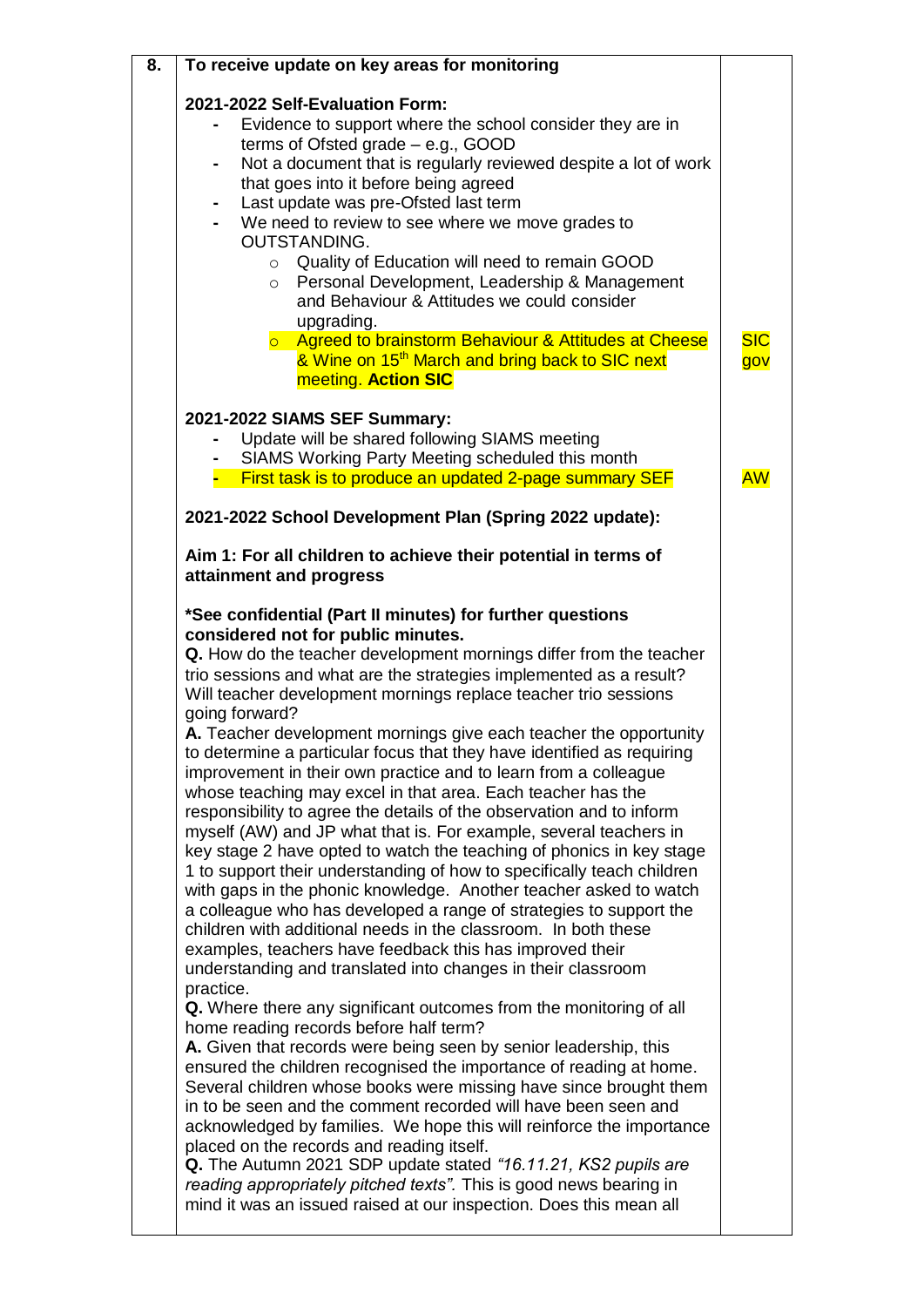| KS2 pupils are now reading appropriately pitched texts? What about<br>EYFS and KS1?                                                         |  |
|---------------------------------------------------------------------------------------------------------------------------------------------|--|
|                                                                                                                                             |  |
| A. Teachers have been asked to ensure that children are selecting                                                                           |  |
| appropriately pitched texts in key stage 2 for those children who have                                                                      |  |
| moved on from the colour banded readers, as identified by the                                                                               |  |
| 'traditional' book banding system. In key stage 1, children are still                                                                       |  |
| being given or selecting books from within the coloured band                                                                                |  |
| appropriate to their reading stage. In Early Years, the book that                                                                           |  |
| children are given is in accordance with their stage of phonic,                                                                             |  |
| understanding and ability.                                                                                                                  |  |
| <b>Q.</b> Did the monitoring of writing, via the 'free write' sessions throw up                                                             |  |
| any concerns for the quality of writing which may need to be                                                                                |  |
| addressed?                                                                                                                                  |  |
| A. It was a very interesting opportunity that confirmed what teachers                                                                       |  |
| have been saying about writing and is evident from the most recent                                                                          |  |
| data collection. Children need to be secure in their fundamental                                                                            |  |
| understanding of sentence construction, which is not always apparent                                                                        |  |
| in their written work. Following each free writing session, either JD or                                                                    |  |
| I (AW) fed back to the teacher about our overall considerations of the                                                                      |  |
| work. On a positive note, the range of genres and enthusiasm that                                                                           |  |
| was generated by the opportunity was encouraging with children's                                                                            |  |
| writing including playscripts, recipes, letters, stories, poems,                                                                            |  |
| descriptions, conversations between inanimate objects and diary                                                                             |  |
| entries.                                                                                                                                    |  |
| Q. To improve 'Improve teaching and learning of all subjects 'an                                                                            |  |
| identified action is to Strengthen leadership in all subjects, building on                                                                  |  |
| existing good practise from within the school (e.g., History and                                                                            |  |
| maths). How are subject leaders being developed using this model?                                                                           |  |
| A. Several subject leads have accessed training in their subject that<br>we plan to 'cascade' in the summer term to improve teaching within |  |
| these subjects. INSET on 21 <sup>st</sup> January also focused on subject                                                                   |  |
| leadership.                                                                                                                                 |  |
| Q. Is the planning document for active learning (outdoor/indoors) for                                                                       |  |
| internal use only or could it be shared with governors and the EYFS                                                                         |  |
| Link Governor?                                                                                                                              |  |
| A. The planning document is part of the weekly plan and can be                                                                              |  |
| viewed by governors if they would like to see it. The Early Years link                                                                      |  |
| governor (CS) is visiting this week and JD will share relevant                                                                              |  |
| documents with her.                                                                                                                         |  |
| Q. As the walking bus has had no impact on attendance will it be                                                                            |  |
| abandoned as an attendance strategy.? How have the meetings in                                                                              |  |
| spring term had an impact on attendance?                                                                                                    |  |
| A. The walking bus has been abandoned as it had no positive impact                                                                          |  |
| on the attendance of those walking. On a positive, of the 16                                                                                |  |
| attendance meetings that have been held this term, all but one has                                                                          |  |
| seen an increase in overall attendance with the exception having                                                                            |  |
| Covid symptoms which contributed to a slight downturn in                                                                                    |  |
| attendance.                                                                                                                                 |  |
|                                                                                                                                             |  |
| Aim 2: Ensure school provision meets the needs of all of our                                                                                |  |
| children                                                                                                                                    |  |
| Q. How has the 'significant improvement' in reading outcomes been                                                                           |  |
| evidenced? What tools or measurements have been used?                                                                                       |  |
| A. Children have repeated the 'Renaissance Reader Star' reading                                                                             |  |
| test, which coupled with teacher assessment has been used to                                                                                |  |
| determine progress.                                                                                                                         |  |
| Q. Continue to develop self-regulation and metacognition.                                                                                   |  |
| Autumn 2021 SDP update stated - "PPG pupils baseline assessment                                                                             |  |
| indicators show very low levels of independence at the start of this                                                                        |  |

*pilot".* Is there any new evidence now to suggest any improvement in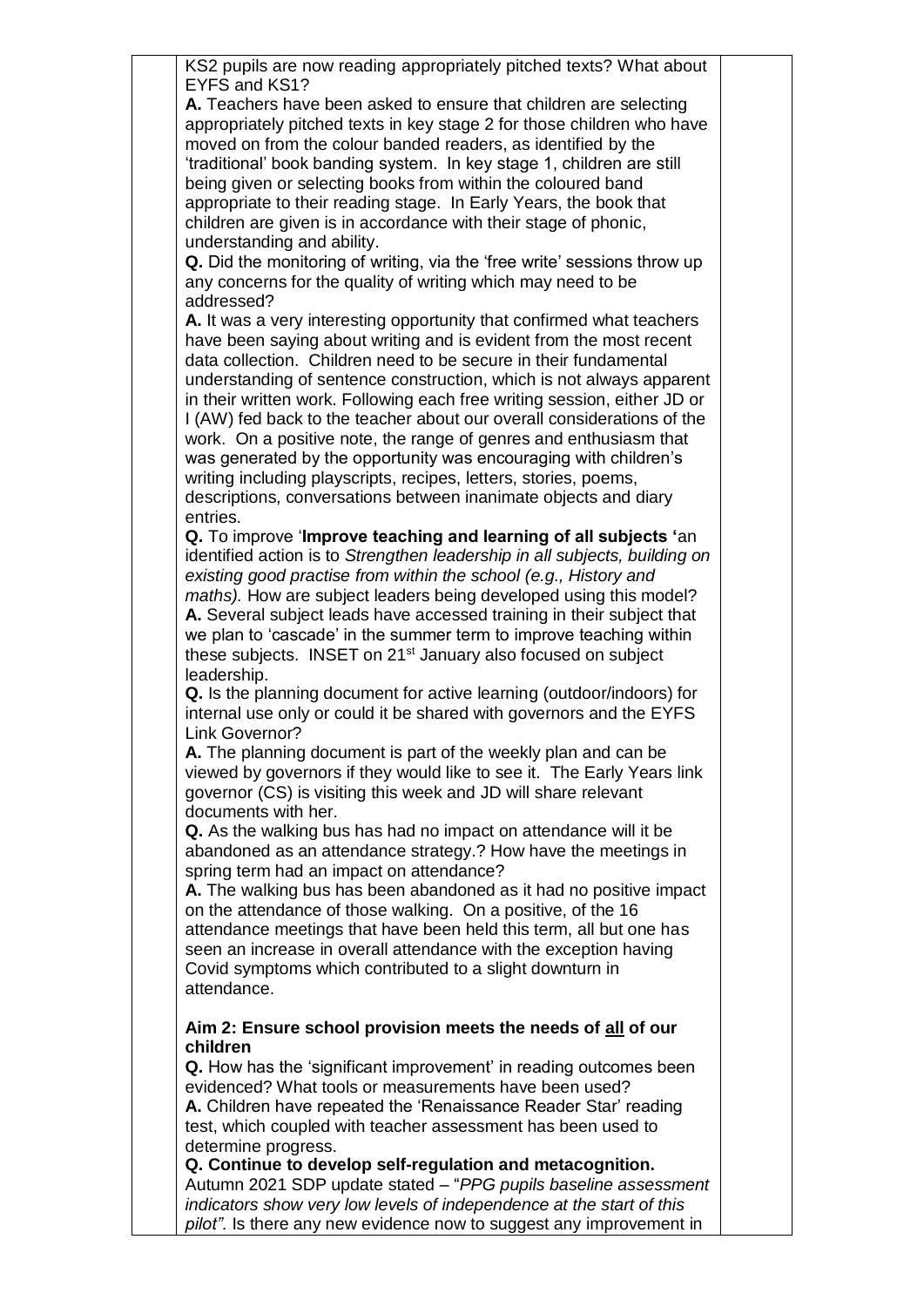| levels of independence? Is the process of self-regulation and<br>metacognition particularly difficult for PPG pupils to learn?<br>A. No hard evidence yet, although sited in the EEF (Education<br>Endowment Foundation) as raising progress in pupils by 6 months.<br>Q. How is the focus on ensuring books and resources reflect<br>'celebrating diversity' progressing? Has there been an audit of current<br>books and have other books been purchased?<br>A. There hasn't been an audit of books yet however the book spine<br>has been updated to ensure there is more diversity with<br>recommended titles. Once our English Lead returns from maternity<br>leave this month, this is an aspect of the subject that we will bring to<br>her attention for action.<br>Q. 'Refine Curriculum to prioritise and embed Oracy within exhibition<br>and talk for learning'. Are there any exhibitions taking place during<br>Spring 2 which could provide evidence of progress?<br>A. Y4 rocking romans to audience - 22 <sup>nd</sup> & 23rd March at 2.00pm.<br>Governors will be invited to attend Yesterday, Y3 had drama<br>workshop in school and recorded performance of George and the<br>Dragon, in collaboration with Mayhem.<br>Q. Support and improve physical and mental wellbeing and<br>develop positive relationships within the school community.<br>When are Y6 receiving their 'Watford FC wellbeing work' course?<br>What will the input from Watford FC be?<br>A. This is the Positive Minds Wellbeing programme that is being run<br>by Watford FC for Y6 in April. It will focus on body image, internet<br>safety and emotional wellbeing prior to children transitioning to<br>secondary school in September.<br>Q. Children know how to keep themselves safe - including<br>online. Where the e-safety concerns from families of a general<br>nature, or specific and focussed on a particular game?<br>A. When we are alerted to particular games children are playing, we<br>ensure information is shared with families and children so that they<br>can make informed choices - e.g., Squid Game. JD led an assembly<br>on the appropriate way to play the 'Traffic Light' game.<br>Q. Historically attendance at eSafety sessions have been poorly<br>attended, however given that concerns about particular 'games'<br>online have been raised by parents/carers, can we arrange another<br>session on the back of this?<br>A. It is certainly something we are considering for the summer term.<br>In addition, whenever a particular game is causing concern, we<br>include supportive strategies for families on the website and via the<br>newsletter.<br>Q. Great to see Chinese New Year celebrated last term – what<br>events took place and what did pupils do as a result of their learning<br>about the event?<br>A. There was an assembly that looked at the various traditions<br>surrounding Chinese New Year and EYFS spent the whole week with<br>this as a focus. Amongst other activities, they made lanterns with<br>'Chinese' writing on, learned about the animal that represented the<br>year they were born and sampled some Chinese food.<br>Aim 3: Develop the leadership to take the school forward | <b>AW</b> |
|--------------------------------------------------------------------------------------------------------------------------------------------------------------------------------------------------------------------------------------------------------------------------------------------------------------------------------------------------------------------------------------------------------------------------------------------------------------------------------------------------------------------------------------------------------------------------------------------------------------------------------------------------------------------------------------------------------------------------------------------------------------------------------------------------------------------------------------------------------------------------------------------------------------------------------------------------------------------------------------------------------------------------------------------------------------------------------------------------------------------------------------------------------------------------------------------------------------------------------------------------------------------------------------------------------------------------------------------------------------------------------------------------------------------------------------------------------------------------------------------------------------------------------------------------------------------------------------------------------------------------------------------------------------------------------------------------------------------------------------------------------------------------------------------------------------------------------------------------------------------------------------------------------------------------------------------------------------------------------------------------------------------------------------------------------------------------------------------------------------------------------------------------------------------------------------------------------------------------------------------------------------------------------------------------------------------------------------------------------------------------------------------------------------------------------------------------------------------------------------------------------------------------------------------------------------------------------------------------------------------------------------------------------------------------------------------------------------------------------------------------------------------------------------------------------------------------------------------------------------------------------------------------------------------------------------------------------------------------------------------------------------------------------------------------------------------------------------------------------------------------------------------------------------------------------------------------------------------------------------------------------------|-----------|
| Q. "the school community are able to articulate St Catherine's<br>values and vision, including the calling of the first disciples from<br><b>Luke's account".</b> What can school and governors do to support the<br>parent stakeholder group, so they can understand and articulate the<br>school's values and vision?<br>A. The school story will be a focus for assemblies for the summer<br>term.                                                                                                                                                                                                                                                                                                                                                                                                                                                                                                                                                                                                                                                                                                                                                                                                                                                                                                                                                                                                                                                                                                                                                                                                                                                                                                                                                                                                                                                                                                                                                                                                                                                                                                                                                                                                                                                                                                                                                                                                                                                                                                                                                                                                                                                                                                                                                                                                                                                                                                                                                                                                                                                                                                                                                                                                                                                        |           |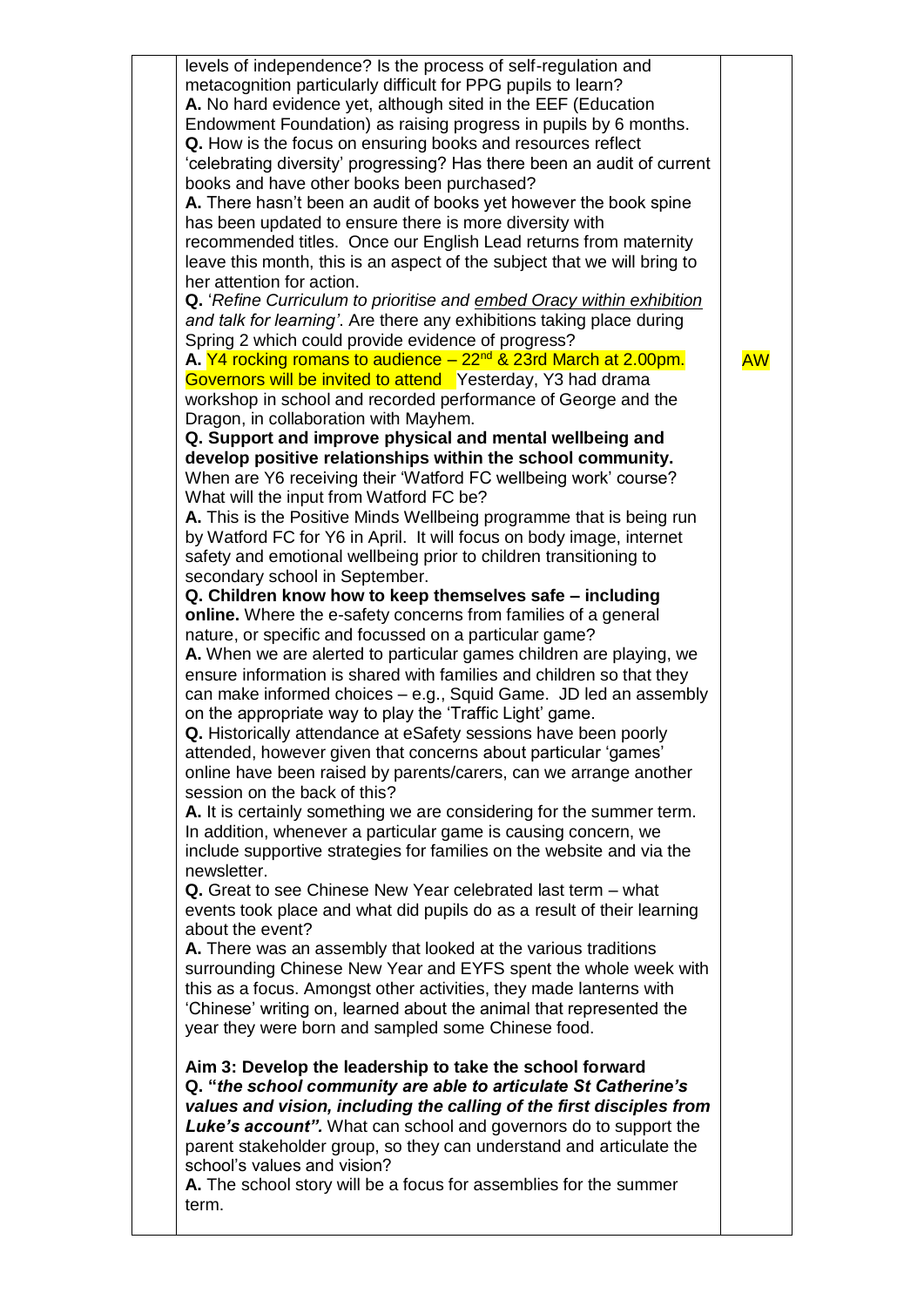| Q. Ensure staff wellbeing is monitored and supported including                                             |    |
|------------------------------------------------------------------------------------------------------------|----|
| workload review - staff surveys indicate positive attitude to                                              |    |
| workload. What was highlighted in the staff voice identifying areas of                                     |    |
| unnecessary workload? Has the CPD on effective time management,                                            |    |
| including effective feedback taken place?                                                                  |    |
| A. In the last staff survey (summer 2021), all who responded agreed                                        |    |
| that 'I have an acceptable workload and have a good balance                                                |    |
| between my work and private life'. There have been occasions this                                          |    |
| academic year when staff wellbeing has been brought to my                                                  |    |
| attention, either directly by the member of staff or alerted from                                          |    |
| another member of staff. Actions have been taken to address - e.g.,                                        |    |
| provided additional support in a particular year group/listened to                                         |    |
| concerns and offered practical solutions.<br>Q. Establish the school's place within the town community. Do |    |
| we know when the town litter picking initiative is happening in March?                                     |    |
| This could be advertised with governors in case some wanted to                                             |    |
| support?                                                                                                   |    |
| A. 31 <sup>st</sup> March, $9.30 - 11.30$ .                                                                |    |
| 2021-2022 Governor Development Plan (Spring 2022 update):                                                  |    |
| Amend item 3 to MG module 'Safeguarding and Governance'. Safer                                             |    |
| Recruitment training is all day accredited course. Agreed we have                                          |    |
| sufficient staff/governors to meet the required criteria of Headteacher                                    |    |
| and at least 1 governor having completed this training. Agreed and                                         | PF |
| <b>GDP</b> edited.                                                                                         |    |
|                                                                                                            |    |
| <b>Staffing and personnel (wellbeing):</b>                                                                 |    |
| See response to question in SDP Spring 2022 update above.                                                  |    |
| Q. Are there any staff who are still affected from any symptom as a                                        |    |
| result of Covid?                                                                                           |    |
| A. Some have reported feeling more tired and one in particular has                                         |    |
| been left with a persistent cough. Covid has forced staff to become a                                      |    |
| bit more isolated as we have had to meet in separate staff rooms. I                                        |    |
| think it will take time to reintegrate to the way we were before                                           |    |
| lockdown. I know this isn't necessarily a direct symptom as a result of                                    |    |
| having had the illness, but I do think it is a knock-on effect.                                            |    |
|                                                                                                            |    |
| 2020-2021 Pupil Premium Grant. Monitoring report:                                                          |    |
| Q. 'Teaching staff have had release time to observe colleagues with a                                      |    |
| pre-determined focus. Spring 2 timetable underway'. What is the                                            |    |
| 'focus' for Spring 2? Are all staff involved in the release time or                                        |    |
| targetted staff? Are AW/JD covering these staff to enable the release                                      |    |
| time?                                                                                                      |    |
| A. This program of support is currently for teaching staff only,                                           |    |
| replacing 'teacher trios.' Teachers determine a target specific to their                                   |    |
| professional development ahead of their release time. Examples this                                        |    |
| term have included;                                                                                        |    |
| Effective delivery of the Little Wandle phonics scheme                                                     |    |
| Inclusive delivery of Maths No Problem<br>$\bullet$                                                        |    |
| Supporting lower attainers in English.                                                                     |    |
| A half-term timetable of release time was prepared and either AW, JD                                       |    |
| or on occasion, the HLTA provide cover.                                                                    |    |
| Q. Did the reading learning walk (HT/DHT) involve listening to every                                       |    |
| child read or children identified as not reading pitch appropriate                                         |    |
| 'Learning to Read' books?                                                                                  |    |
| A. Children from the lowest 20% (on achievement) were heard from                                           |    |
| each class. In addition, HT/DHT observed Guided Reading sessions                                           |    |
| and Whole Class reading sessions. We noted that the 'Learning to                                           |    |
| Read' books that children were taking home were largely matched to                                         |    |
| their reading level.                                                                                       |    |
|                                                                                                            |    |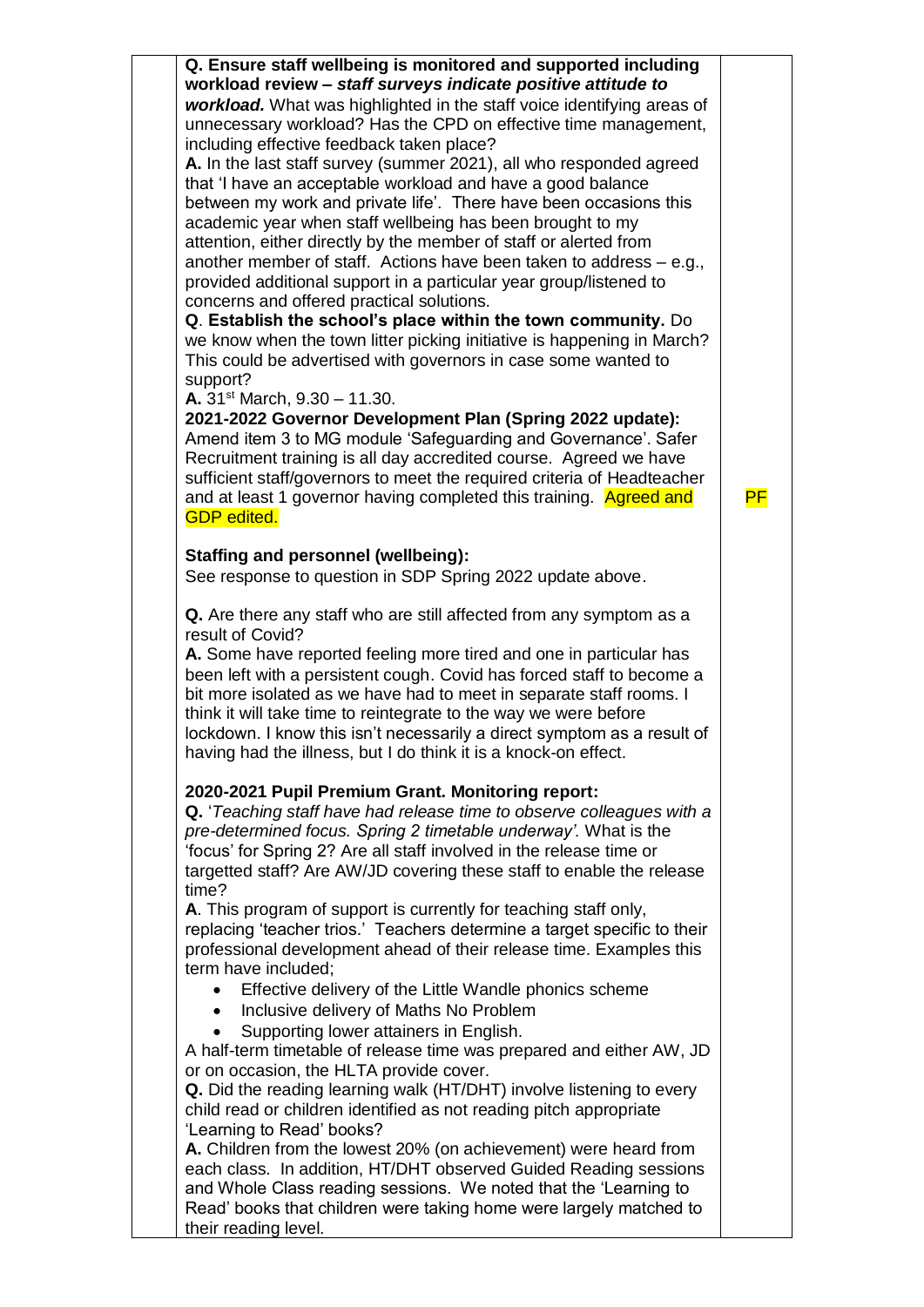|  | Q. Were parents/carers given a link to the e-learning video               |  |
|--|---------------------------------------------------------------------------|--|
|  | 'Supporting Learners at Home: A Parent Guide to Mindsets, Learning        |  |
|  | Behaviours and Metacognition'? Has there been any feedback to             |  |
|  |                                                                           |  |
|  | indicate what level of take-up there was or how useful the training       |  |
|  | was?                                                                      |  |
|  | A. Not yet. This is to be shared with families before the end of term.    |  |
|  | <b>Q.</b> Is the Autumn $2 -$ Independence, Spring $1 -$ Resilience a     |  |
|  |                                                                           |  |
|  | reference to aspects of the 'Supporting Learners at Home' video? Or       |  |
|  | training/teaching provided in school?                                     |  |
|  | A. No. This makes reference to the St Catherine's Learning                |  |
|  | behaviours that have been the focus each half term. During either         |  |
|  |                                                                           |  |
|  | autumn 2 and Spring 1, information on being independent or resilient      |  |
|  | were shared with families in the weekly newsletters, with staff at a      |  |
|  | staff meeting and with children during weekly assemblies. Children        |  |
|  | have also been introduced to the learning behaviour criteria which are    |  |
|  |                                                                           |  |
|  | displayed in each classroom.                                              |  |
|  | Q. How do we know PPG pupils are more able to talk about                  |  |
|  | themselves as learners? What activities were used to provide              |  |
|  | evidence of improvement in this area?                                     |  |
|  |                                                                           |  |
|  | A. In weekly assembly's children use appropriate 'learner' language       |  |
|  | when behaviours are introduced or stories shared that reflect them.       |  |
|  | In addition, children are becoming better at relating actions in class to |  |
|  | one of the learning behaviours when celebrating their learning in a       |  |
|  |                                                                           |  |
|  | Friday assembly.                                                          |  |
|  | In previous termly Pupil Progress interviews with staff, pupils' attitude |  |
|  | to learning and resilient were referred to frequently. At the recent      |  |
|  | progress meeting, this was much less and specific to pupils receiving     |  |
|  |                                                                           |  |
|  | additional support.                                                       |  |
|  | Q. Good to hear the EYFS/Year 1 staff are positive about the effect       |  |
|  | of the Little Wandle Phonics and Reading scheme on pupil progress.        |  |
|  | How is the evidence collected to suggest children are reading more        |  |
|  |                                                                           |  |
|  | independently and earlier within the term in EYFS and applying            |  |
|  | phonics to their reading.?                                                |  |
|  | A. Class observations show that children in EYFS and Year 1 and           |  |
|  | reading a greater number of phonemes than at this point in previous       |  |
|  |                                                                           |  |
|  | years. Class teachers are also stating the progress and one TA said       |  |
|  | 'they were expected to know more.'                                        |  |
|  | At the end of last academic year 50% of the cohort were achieving         |  |
|  | ARE in Reading, at this point of the current year, 46% of the current     |  |
|  |                                                                           |  |
|  | EYFS are already at ARE in Reading.                                       |  |
|  | Q. What are the Clicker devices and how can they be used effectively      |  |
|  | to support SEN pupils?                                                    |  |
|  | A. Clicker software is an electronic word bank app that is available on   |  |
|  | Chromebook. It supports pupils to work independently by providing         |  |
|  |                                                                           |  |
|  | key words that they could use in their work – some accompanied by         |  |
|  | an image. As pupils word process text, the Clicker software will read     |  |
|  | it back to them – helping them with the editing process.                  |  |
|  | Q. Is there a cost for the Whole school Autism INSET, or is it free       |  |
|  |                                                                           |  |
|  | because we are a pilot school?                                            |  |
|  | A. As a Pilot School this is being provided free of charge with           |  |
|  | financial support so that all staff can attend.                           |  |
|  | Q. When do the reading intervention groups meet with the class            |  |
|  |                                                                           |  |
|  | teacher, before/after school/lunchtime? How many reading volunteers       |  |
|  | were recruited?                                                           |  |
|  | A. Intervention groups meet during weekly singing or T-led                |  |
|  | assemblies. Each intervention lasts between 6-8 weeks. To date, 9         |  |
|  |                                                                           |  |
|  | volunteers have attended the volunteer training session with HT and       |  |
|  | DBS checks are in process.                                                |  |
|  | Q. What are the 'NCETM' catch up materials and are they having an         |  |
|  | impact?                                                                   |  |
|  |                                                                           |  |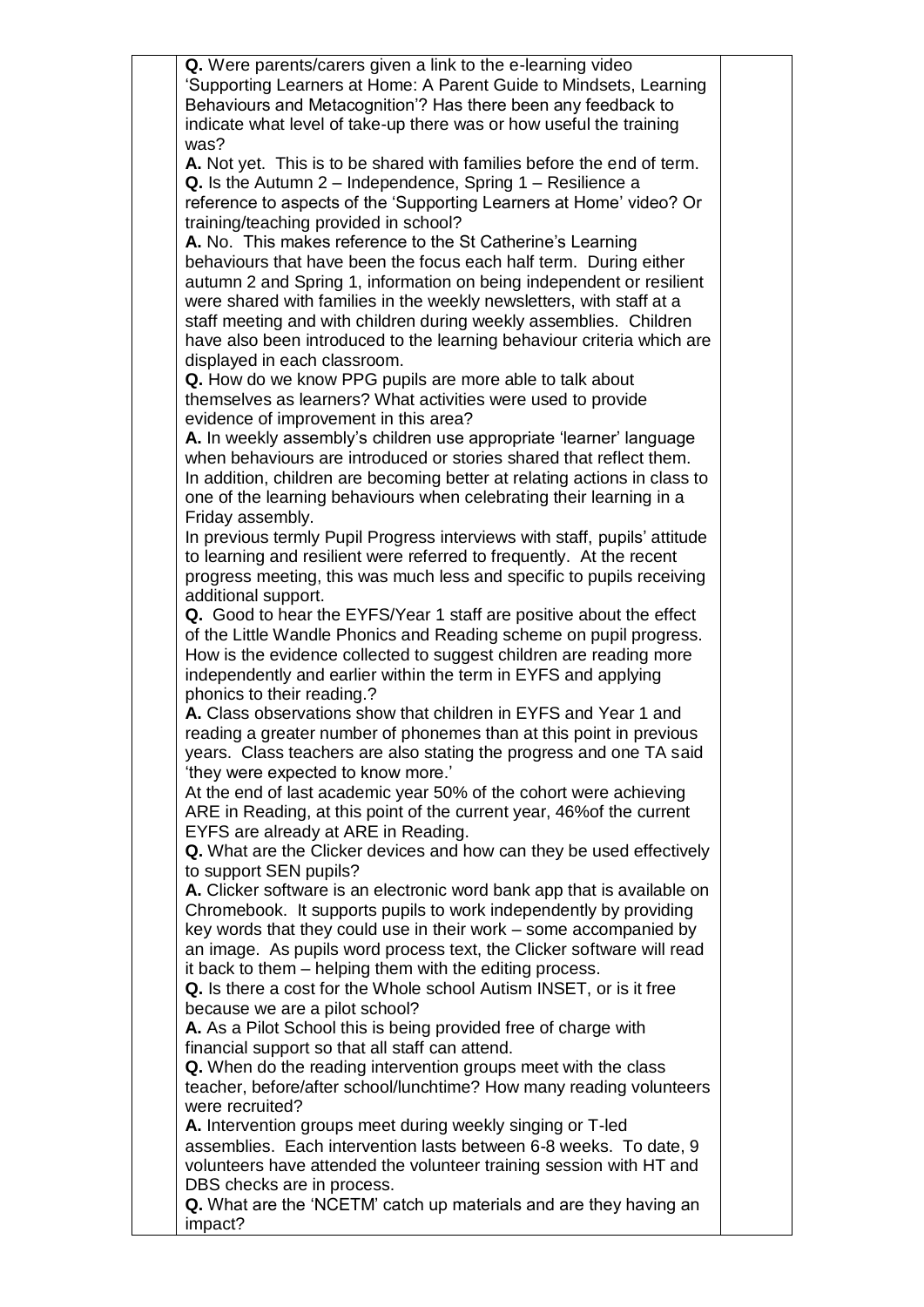|                                                                        | A. No impact yet.                                                                          |           |
|------------------------------------------------------------------------|--------------------------------------------------------------------------------------------|-----------|
|                                                                        | The National Centre for Excellence in the Teaching of Mathematics                          |           |
|                                                                        | (NCETM) have created resources to support the ready-to-progress                            |           |
|                                                                        | criteria in the recent DfE guidance. The maths lead (DF) has                               |           |
|                                                                        | introduced these to staff at a staff meeting last week and will be used                    |           |
|                                                                        | within in lessons from now.                                                                |           |
|                                                                        | Q. Could you explain, for the new SIC governors, what NELI, SP&L                           |           |
|                                                                        | and WellComm are and why they have been chosen as intervention                             |           |
|                                                                        | resources?                                                                                 |           |
|                                                                        | A. NELI - Nuffield Early Language Intervention - NELI is a                                 |           |
|                                                                        | programme for children in Reception (4-5 years) which has been                             |           |
|                                                                        | found to improve children's language and early literacy skills.                            |           |
|                                                                        | <b>SP&amp;L</b> – Speech and Language - The Children and Young People's                    |           |
|                                                                        | (CYP) Speech and Language Therapy service offers a child- and                              |           |
|                                                                        | family-centred approach to support CYP with speech, language,                              |           |
|                                                                        | communication needs (SLCN)  in Hertfordshire.                                              |           |
|                                                                        | WellComm - The complete speech and language toolkit, from                                  |           |
|                                                                        | screening to intervention.                                                                 |           |
|                                                                        | Q. In the Autumn 2021 update it states - "Renaissance Star reading                         |           |
|                                                                        | assessment has been completed for the Autumn term and underway                             |           |
|                                                                        | for the Spring term. Increased accuracy of reading judgements. PPG                         |           |
|                                                                        | children are reading appropriately challenging books in KS2. Library                       |           |
|                                                                        | refurbished. Early stages Guided Reading books matched to phonics                          |           |
|                                                                        |                                                                                            |           |
| purchased." Did the reorganisation of the library resources involve    |                                                                                            |           |
| having to remove unsuitable books and buy in a better range of pitch-  |                                                                                            |           |
|                                                                        | appropriate books?                                                                         |           |
|                                                                        | A. Yes. Reorganising fiction books in to zones with colours to help                        |           |
|                                                                        | ensure books are returned to the right zone - based on the the 'level'                     |           |
|                                                                        | and context of the texts.                                                                  |           |
|                                                                        | Q. How is the NHS mental health team support being delivered? Are                          |           |
|                                                                        | NHS staff coming to school to work with the pupils and their families?                     |           |
|                                                                        | Will the results of their sessions be fed back to SLT?                                     |           |
| A. NHS staff come in to school to work with groups or 1:1 with parent. |                                                                                            |           |
| Relevant information is shared with the Inclusion lead or SLT as       |                                                                                            |           |
|                                                                        | appropriate.                                                                               |           |
|                                                                        | 2020-2021 Sport Premium Grant. Monitoring report:                                          |           |
|                                                                        |                                                                                            |           |
|                                                                        | 2020-21 Impact report and 2021-21 action plan finalised in                                 |           |
|                                                                        | January 2022 and filed on GovernorHub                                                      |           |
|                                                                        | Simon Scott now oversees Sports Premium<br>JD to upload Spring Monitoring Report to GovHub | <b>JD</b> |
| 9.                                                                     | To receive report from Performance Review Committee                                        |           |
|                                                                        |                                                                                            |           |
|                                                                        | PF explained the remit of the PRC for new governors:                                       |           |
|                                                                        | Committee review termly 'anonymised' reports of teacher                                    |           |
|                                                                        | performance (QTLP Reports)                                                                 |           |
|                                                                        | PRC provide challenge and support throughout process to                                    |           |
|                                                                        | support decision to apply pay increases                                                    |           |
|                                                                        | Q. Is pay based on feedback at performance management meetings?                            |           |
|                                                                        | A. That is part of it, but we (SLT) would also see teachers in action                      |           |
|                                                                        | through lesson observations throughout the year so will be aware of                        |           |
|                                                                        | how they are performing                                                                    |           |
|                                                                        |                                                                                            |           |
| PF confirmed that for the summer term 2021 QTLP Report AW also         |                                                                                            |           |
|                                                                        | provided case studies for 1 teacher for each category T / AT / ET                          |           |
|                                                                        | (UPS). The case studies enabled governors to accurately monitor the                        |           |
|                                                                        | effectiveness of SLT judgements on pay progression.                                        |           |
|                                                                        |                                                                                            |           |
| 10.                                                                    |                                                                                            |           |
|                                                                        | To approve policies and confirm those due for review<br><b>Policies for approval:</b>      |           |